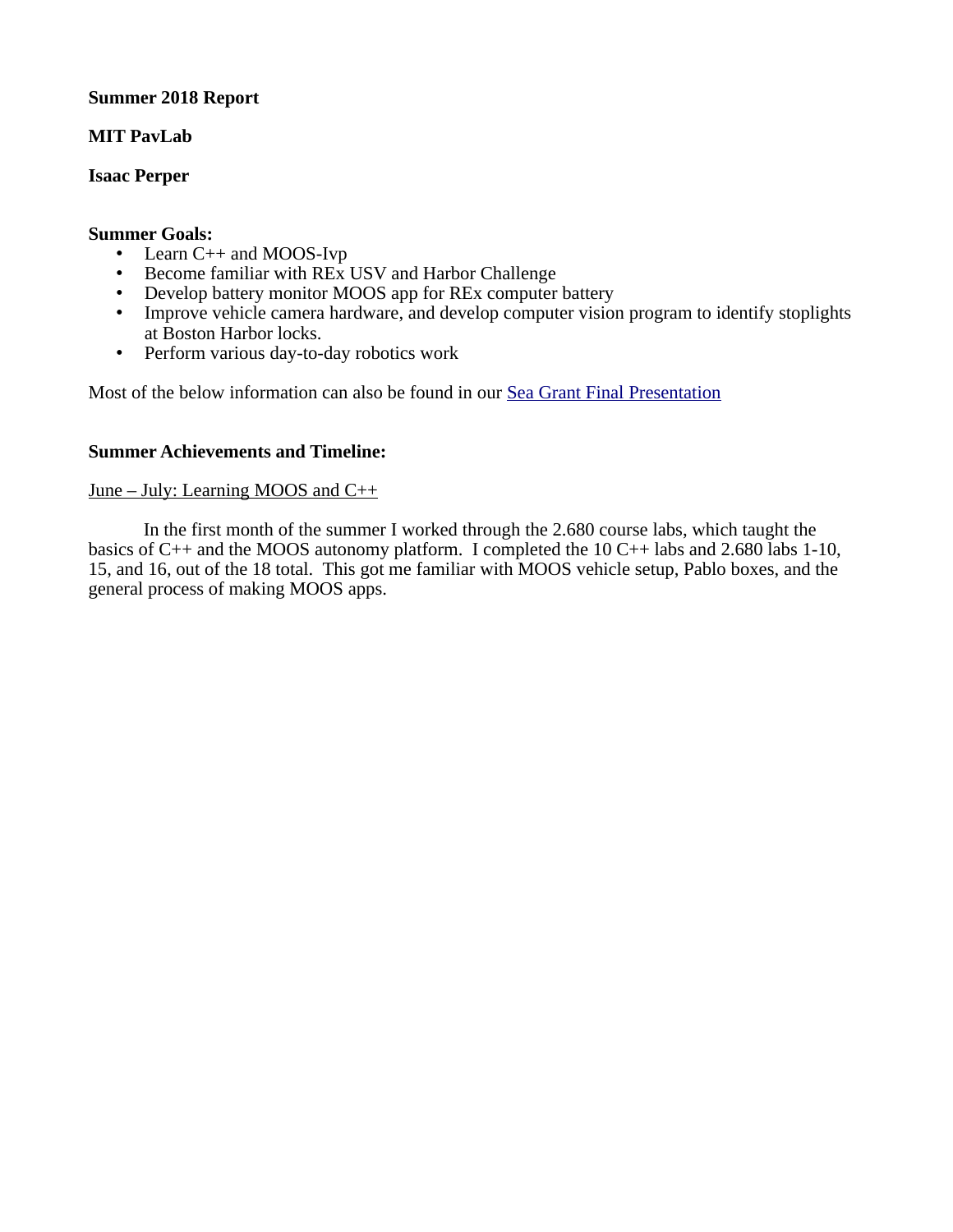# Late June: REx Battery Monitor

Once I had a general understanding of MOOS, I began developing an application to monitor the status of the battery powering the computers on REx. Prior to this, there was no real-time way of knowing the state of the battery during autonomous missions, which was dangerous since the computer battery powers all the autonomous systems.



Hardware Design:

- Arduino Uno connected to current sensor and voltage sensor
- Current sensor in series with power distribution board, voltage sensor in parallel
- Arduino takes readings multiple times a second.
- Current integrated over time to give total energy used
- Given initial battery charge in mAh, battery state can be accurately determined.

Software Design:

- Arduino sends string of sensor readings over serial port to front-seat computers
- MOOS app parses the string and updates MOOS environment variables
- Battery voltage, current, and charge state posted to pMarineViewer so vehicle operators are aware of battery status.

Outstanding Issues:

- Noise in Arduino readings causes large errors in current readings at low current draws
	- More accurate voltage measurement (read: Not an Arduino) or stable reference power supply needed to improve system accuracy.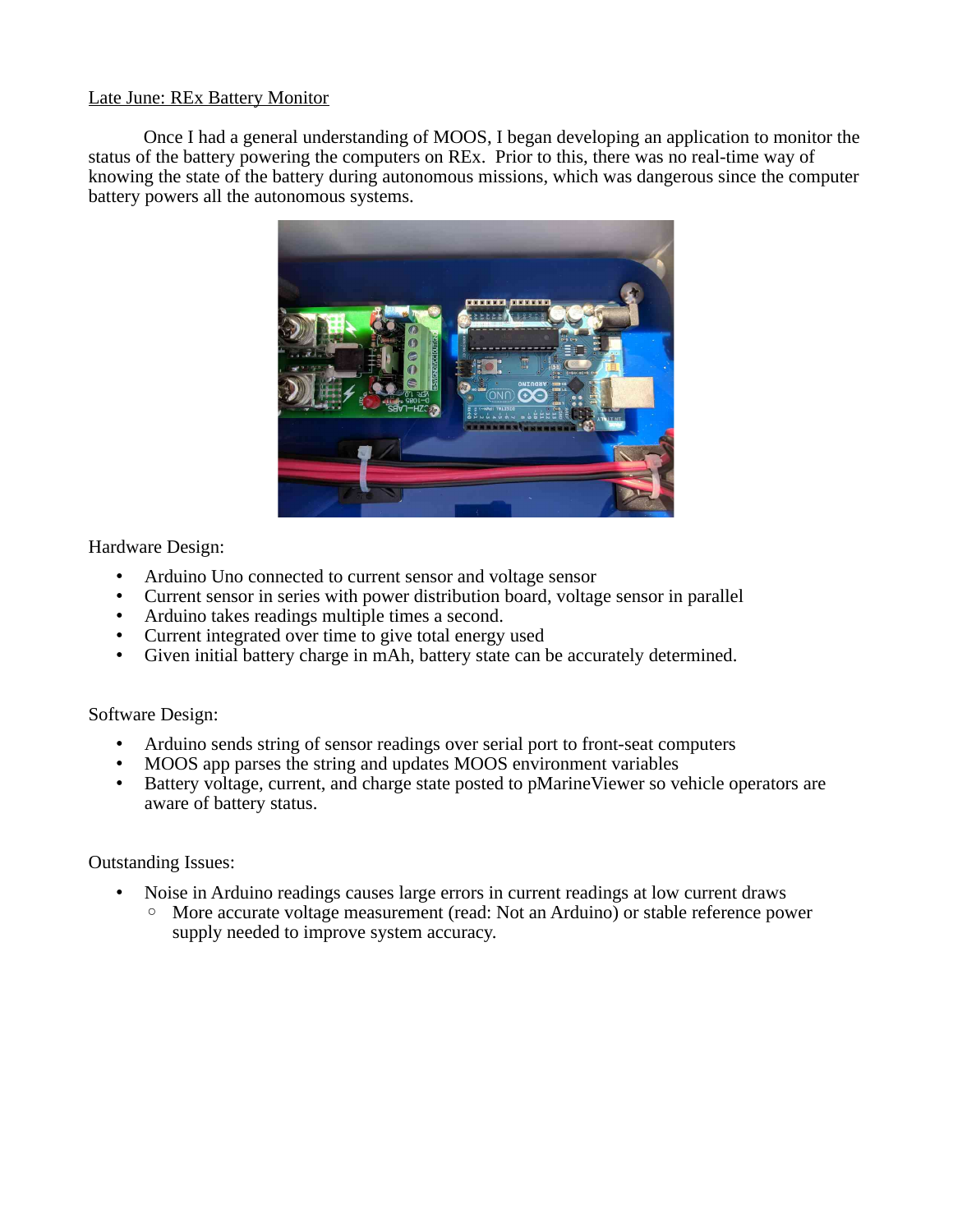# Mid-July – Present: REx Vehicle Stoplight Detection



Problem: Current camera setup not adequate for computer vision techniques.

It's clearly impossible to identify all six of the stoplights.

Even the human eye has a hard time identifying the 6 stoplights in the images, which meant first improving the camera hardware.



Camera Hardware Improvements:

- GoPro Lens covering the camera to remove light diffusion from translucent cover plastic
- Lasercut camera mounts to eliminate shaking and distortion (previously zip-tied).
- Larger camera lens to improve resolution and dynamic range of smaller objects at a distance.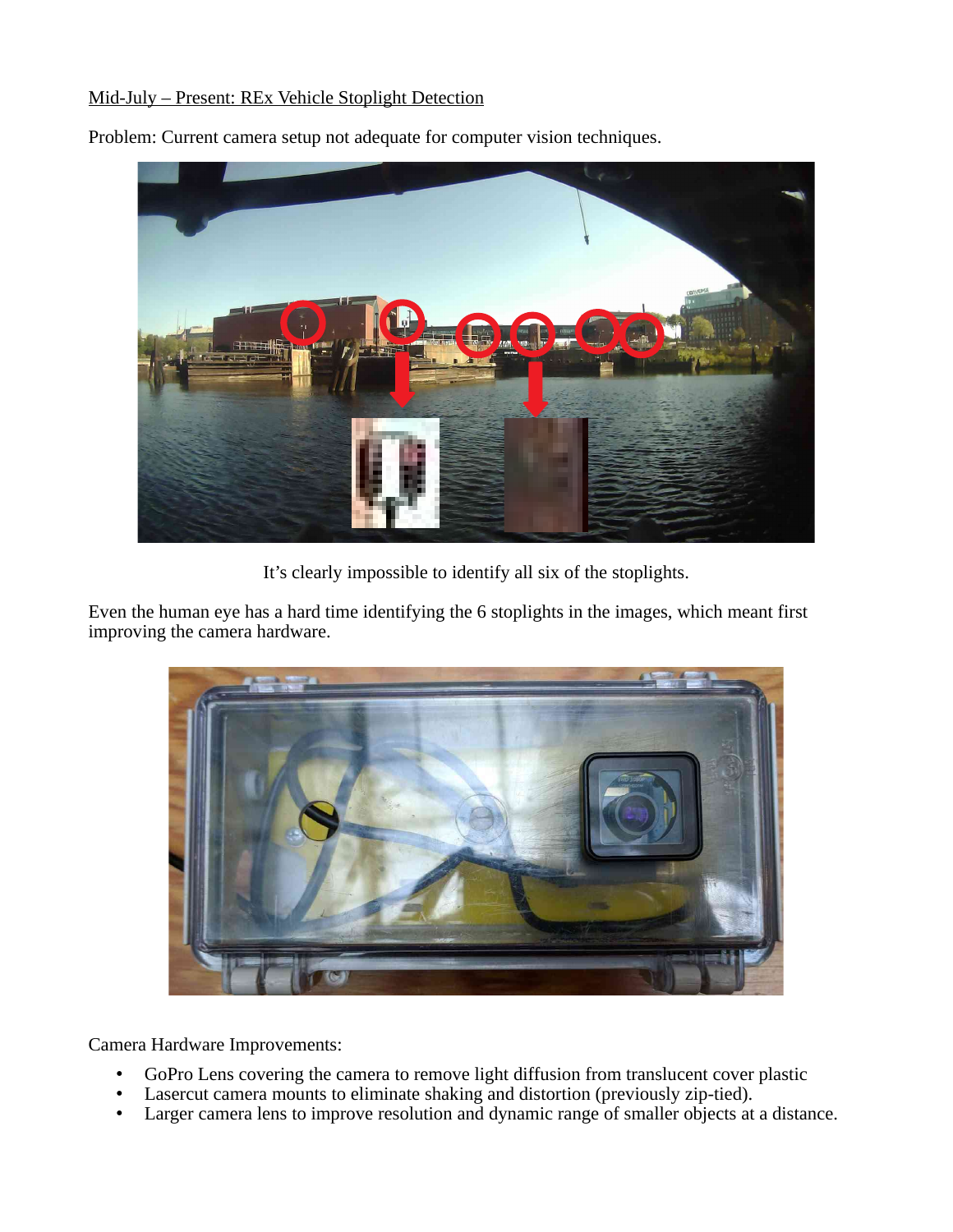Once the hardware was adequate, it was possible to look into the best computer vision techniques for identifying the stoplights. Note: There was no data with the new hardware to test this with yet.

Trying template matching didn't work well due to the changing conditions and perspective on different harbor missions and times of day.

Next Test: Using background buildings as reference to light locations.



Program mislabels the locations of the stoplights based on position of large building in background.

Obviously, using the buildings as a reference didn't work either, as the perspective shift was too dramatic between locations to accurately identify where the stoplights were.

Current Method: Localizing stoplight locations on camera frame based on GPS coordinates.

- Take local coordinates of each stoplight and REx vehicle.
- Project stoplight location onto image plane.
- Use zoomed lens to focus onto each region and use simple color thresholding to recognize stop light signal.



the camera see's some FOV

$$
\begin{pmatrix} u \\ v \\ 1 \end{pmatrix} = \begin{pmatrix} f_x & 0 & c_x \\ 0 & f_y & c_y \\ 0 & 0 & 1 \end{pmatrix} \begin{pmatrix} X \\ Y \\ Z \end{pmatrix}
$$

System Projects Real-World Coordinates onto